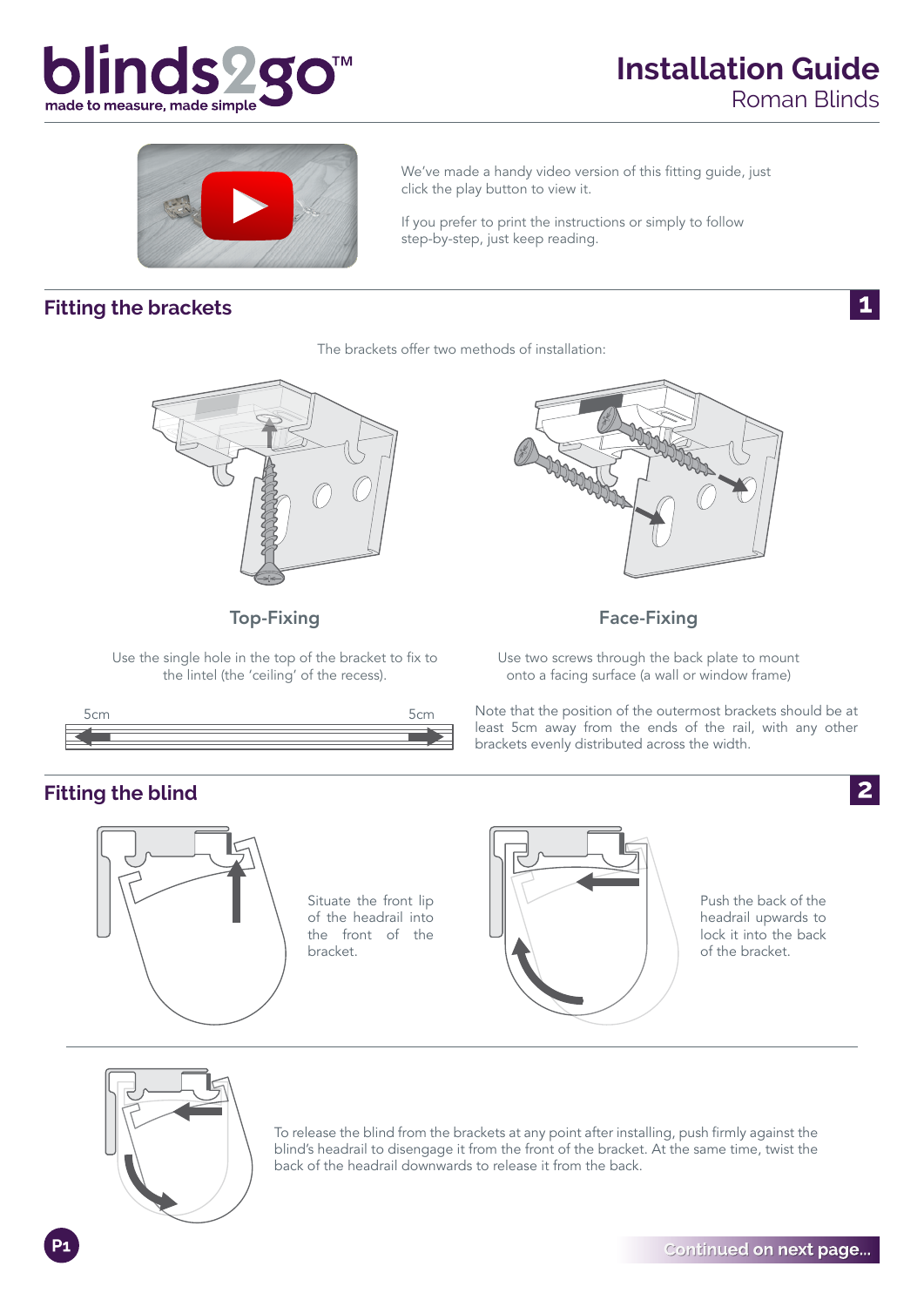

## **Installation Guide** Roman Blinds

### **If you upgraded to a Click2Fit™ rail**



We've even made a handy video guide for fitting your blind with a Click2Fit™ rail, check it out here or keep reading...



Hold the Click2Fit™ rail up against the top of the recess, then push the lever firmly upwards until the rail snaps into place. If the rail is a little too tight, or after fitting you find that it's too loose, then this can be easily adjusted:



At the end of the rail opposite to the lever there is an adjustment block that allows you to fine-tune the fitting of the rail. Use a flat-head screwdriver to twist the small red plugs in toward the centre of the rail. Slide the block out of the rail by a few millimetres to tighten the fitting, or push it back into the rail to loosen. Then, twist the red plugs back into their original position to fix the block in place. Make small adjustments only, repeating as necessary for a tight fit.

Friction plates are provided with the fittings, but these are only necessary if you find that the Click2Fit™ rail slips against the wall of your recess once the blind is fitted.



To fit them, peel the covers from the sticky pads on the back, then stick one to each end of the Click2Fit™ rail, as shown.







The brackets will be pre-fitted to the Click2Fit™ rail, so you'll just need to fit the blind into these brackets.

Hook the front lip of the headrail over the protruding hooks at the front of the bracket, then raise the back of the headrail so that it's level. Holding it in this position, swing the swing-arm over and press it firmly against the headrail to lock it in place.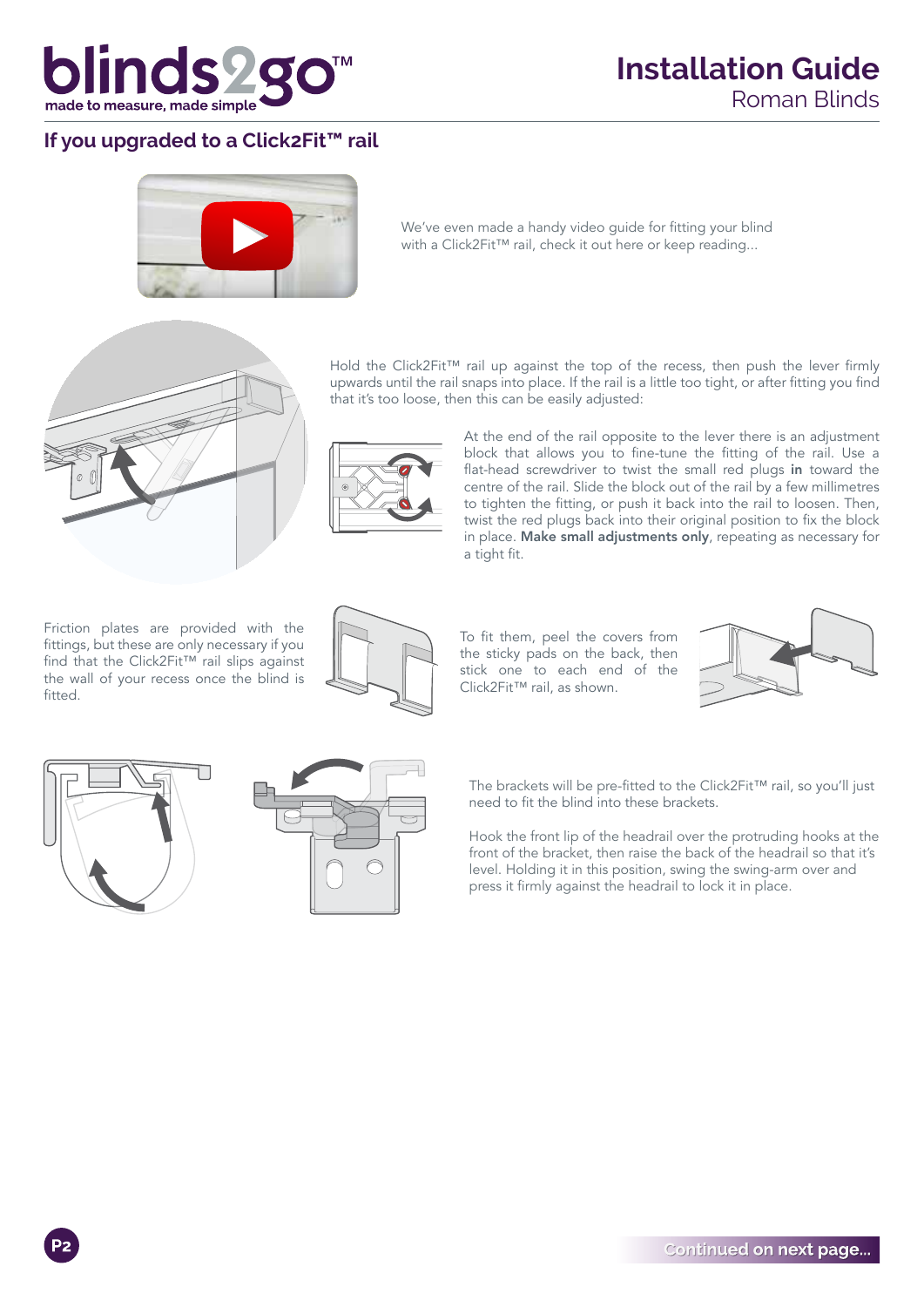

## **Operating the blind**

**Installation Guide**

Roman Blinds

 $\overline{3}$ 



Pull down on the front part of the chain to lower the blind, and pull down on the rear part of the chain to raise the blind.



#### **Top Tip**

If you find at any point that the blind has fallen to one side, the likelihood is that this has been caused by a simple mix-up with the controls, in that they may have been pulled the wrong way to either raise or lower, which can cause the cords to roll up unevenly. To fix this, simply use the front of the chain to fully lower the blind, then continue pulling the chain until it raises to the top. The blind should even itself out as you do, and you can prevent the same issue occurring again by making sure the chain is always pulled in the correct direction from that point forward.